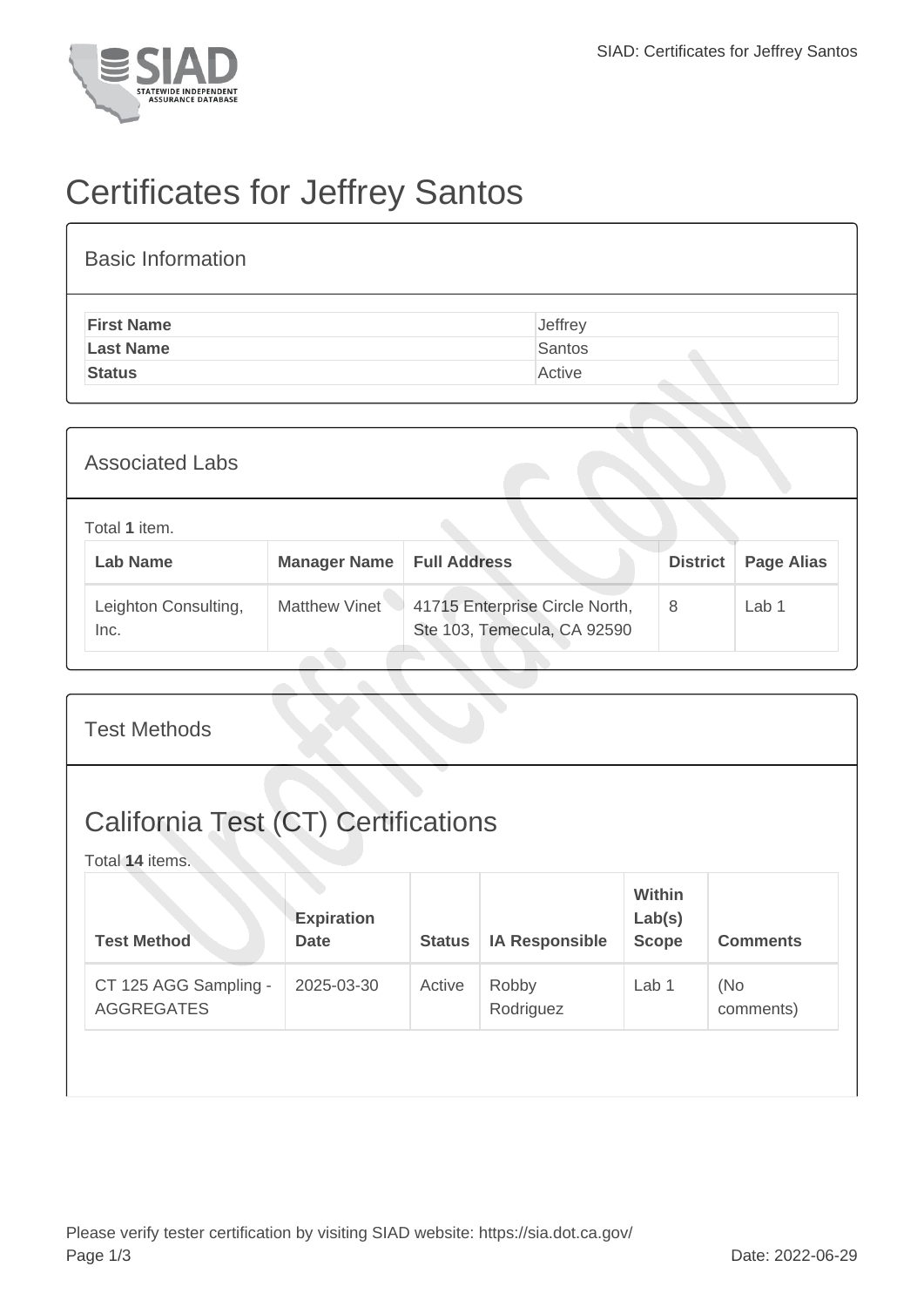

| <b>Test Method</b>                                                    | <b>Expiration</b><br><b>Date</b> | <b>Status</b> | <b>IA Responsible</b> | Within<br>Lab(s)<br><b>Scope</b> | <b>Comments</b>   |
|-----------------------------------------------------------------------|----------------------------------|---------------|-----------------------|----------------------------------|-------------------|
| CT 125 GEN Sampling -<br><b>GENERAL</b>                               | 2025-03-30                       | Active        | Robby<br>Rodriguez    | Lab <sub>1</sub>                 | (No)<br>comments) |
| CT 125 HMA Sampling -<br><b>HMA</b>                                   | 2025-03-30                       | Active        | Robby<br>Rodriguez    | Lab <sub>1</sub>                 | (No)<br>comments) |
| CT 231 Relative<br>Compaction - Nuclear<br>Gage                       | 2023-03-30                       | Active        | Robby<br>Rodriguez    | Lab 1                            | (No<br>comments)  |
| CT 504 Air Content of<br><b>PCC - Pressure Method</b><br>(JTCP - PCC) | 2025-03-14                       | Active        | Sarbjit Grewal        | Lab <sub>1</sub>                 | (No)<br>comments) |
| CT 518 Unit Weight -<br>PCC (JTCP - PCC)                              | 2025-03-14                       | Active        | Sarbjit Grewal        | Lab 1                            | (No)<br>comments) |
| CT 523.2 Section B.3<br>Flexural Strength (Lab<br>Test)               | 2024-02-03                       | Active        | Roy(Chip)<br>Denner   | (No lab)                         | (No)<br>comments) |
| CT 524 Flexural<br>Strength of Rapid<br>Strength - PCC                | 2024-02-03                       | Active        | Roy(Chip)<br>Denner   | (No lab)                         | (No)<br>comments) |
| CT 533 Ball Penetration<br>- PCC                                      | 2024-02-03                       | Active        | Roy(Chip)<br>Denner   | Lab <sub>1</sub>                 | (No)<br>comments) |
| CT 539 Sampling Fresh<br>Concrete (JTCP - PCC)                        | 2025-03-14                       | Active        | Sarbjit Grewal        | Lab 1                            | (No)<br>comments) |
| CT 540 Making<br>Cylinders - PCC (JTCP -<br>PCC)                      | 2025-03-14                       | Active        | Sarbjit Grewal        | Lab 1                            | (No)<br>comments) |